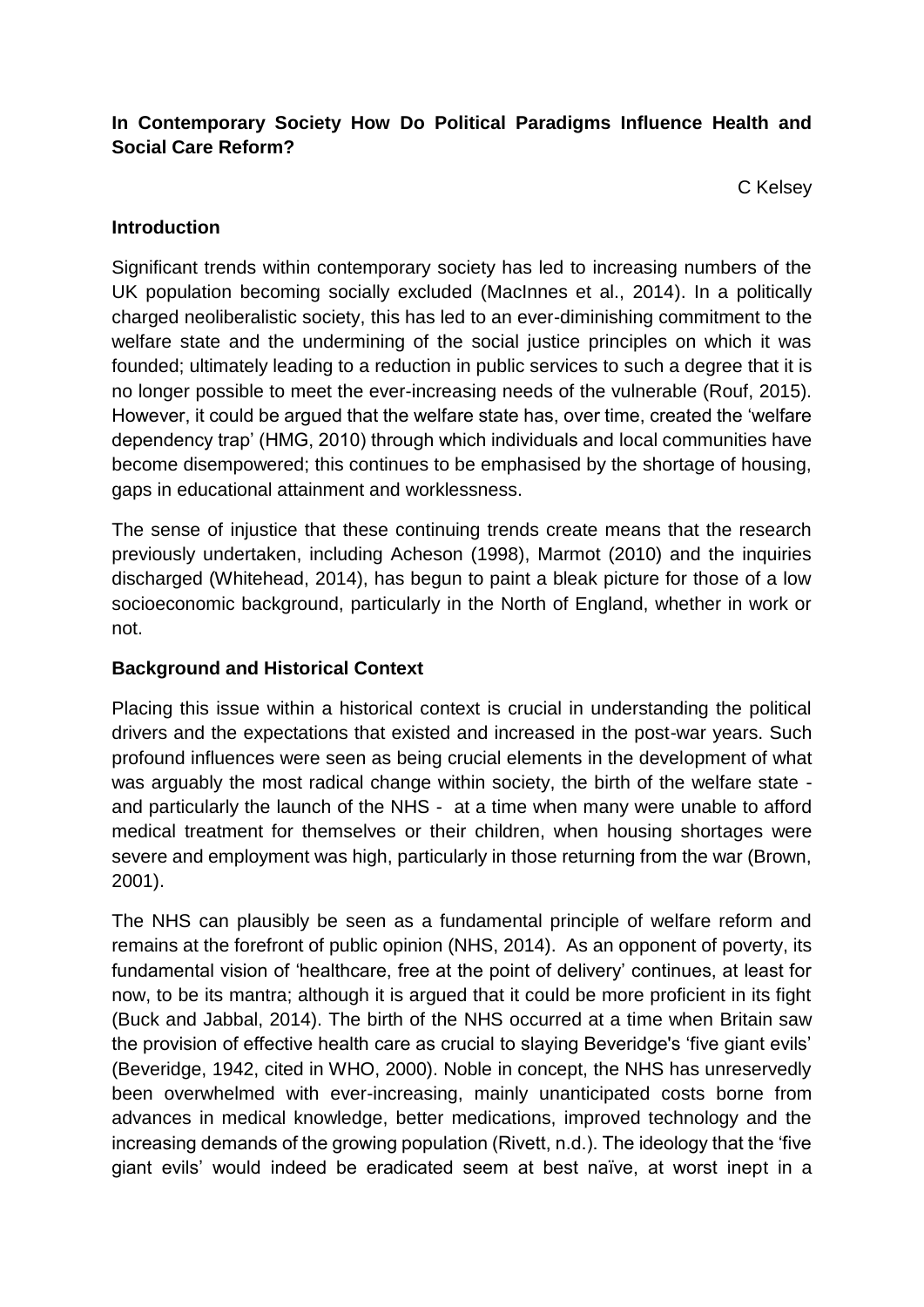contemporary healthcare service currently plagued by inadequate healthcare provision, mismanagement, financial misgivings and a population that is penurious (Francis 2013). Nonetheless, when Health Secretary Aneurin Bevan opened Park Hospital in Manchester on 5th July 1948, there began a new period of healthcare reform; the provision of healthcare for all, free at the point of delivery, based on clinical need and not the ability to pay (NHS, 2013). Built in place of fear (Bevan, 1952), the NHS was introduced when the need for social and political change was indisputable.

The post-war landslide victory of the Labour party began a period of significant transformation within welfare reform, including healthcare. The movement for social reform had previously reached a climax in December 1942, with the publication of the Beveridge Report, which resulted in a comprehensive manifesto of social reform (including social security), the NHS and a full employment policy (Beveridge, 1942, cited in WHO, 2000). The NHS is a concept through which the majority of the population has grown and is one which should not be dismantled. It would be anathema to the majority that we would need to check whether we had enough to pay for a life-saving operation before it could go ahead. Indeed Bevan argued that:

"…society becomes more wholesome, more serene, and spiritually healthier, if it knows that its citizens have at the back of their consciousness the knowledge that not only themselves, but all their fellows, have access, when ill, to the best that medical skill can provide" (Bevan 1952).

This collective approach was seen to help primarily allay the financial burden that is placed on those who become ill (and their families), and as such, was based on the increasing need to create new and innovative approaches to the provision of safe and effective care, whilst meeting the increasing demands of society (ibid.). Bevan's aim 'to utilise the best' may not have been accomplished, nonetheless it remains as relevant today as it has always been (Ham, 2014).

### **Contemporary Healthcare**

In the decades since the birth of the NHS, organisational reforms and political drivers have led to people being treated earlier and more efficiently, ultimately leading to increasing longevity (Rowe, 2009). Despite this progress, the contemporary approach to the delivery of health and social care has failed to maintain pace with the needs of an ageing population (ONS, 2013), the challenging burden of disease (Ham et al., 2012), increasing public expectations (NHS, 2013a) and continued inequalities within health (Appleby et al., 2011). Ham et al. (2012) ultimately conceded that all systems, irrespective of performance, need to adapt rapidly to the rising demands of a changing population.

# **A Political Paradigm Shift and the Rebirth of Capitalism**

Political drivers and legislation have continued to shape and reshape welfare and healthcare reform. With the onset of the new Conservative government in 1979, there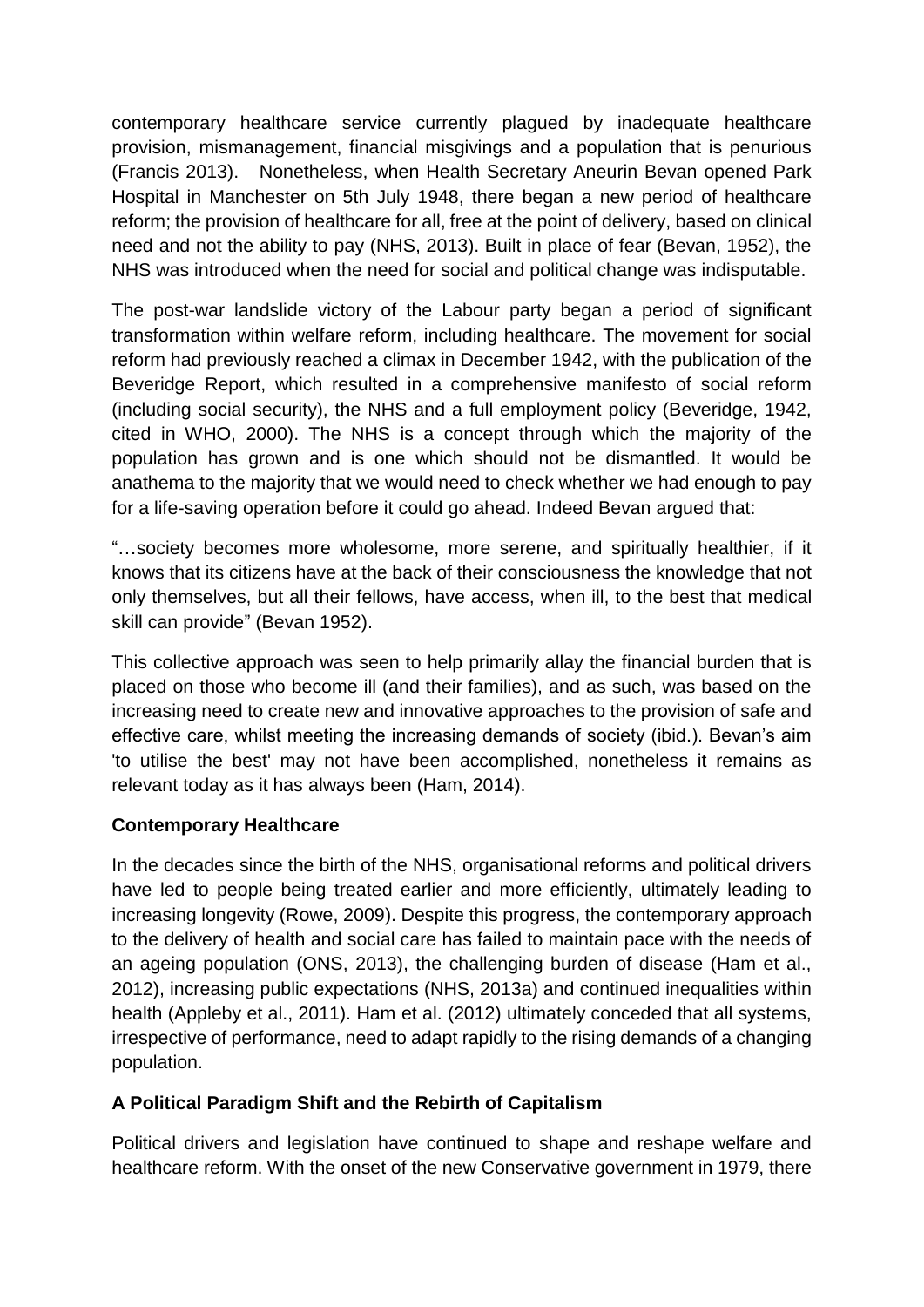began a period of significant restructuring of political paradigms and the rebirth of an out-dated process of Capitalism (Vidal, et al., 2013). This dominant political system continued, both with Labour in 1997 and the coalition government in 2010 (Jessop, n.d.), and no doubt will continue with the newly appointed Conservative government. Considerable discourse exists between the warring factions of those who advocate the current political episteme and those who oppose it. It is strongly argued that current political paradigms have inspired, strengthened and enhanced the development of free markets that have enabled the onset of global trade, with the arrival of the digital age continuing its acceleration (Steger and Roy, 2010), and therefore should not be dismantled. It is equally strongly advocated, however, that a system that promotes private ownership, profit-making and free enterprise, projects only the interests of extremely wealthy investors and less than one thousand large corporations (McChesney, 1999), leaving society to fend for itself. Synonymous with capitalism, neoliberalism (a system that refers to the emergence of ideas and economic policies) has encouraged economic liberalisation and reduced barriers to trade and commerce, the overarching principle being that there is no government intervention (Difference.Between.com, 2013). Universally, neoliberalism emphasises the predominance of markets, deregulation, privatisation and the reduction of government expenditure. Ultimately in a political doctrine, in which the rich become richer and the poor poorer, there exists a dichotomy: that those who have the most to lose within society, those with the least financial stability, are being discredited, whilst those with the means to provide lavishly for themselves, are considered to be of greater importance (Dorling, 2013).

Despite the obvious support for capitalism (Freidman, 1962), the banking crisis of 2008 has seen unprecedented change within society, leading to a worldwide recession that has led to increasing social injustice. In an attempt to maintain a sense of equipoise, in 2009 a new ideology called 'The Big Society' was proposed (Norman, 2010). Originally conceived as a means of devolving power from central to local government and to encourage people to take more responsibility for themselves, their families and their communities, this ideology remains one of the most contentious political agendas of the day, for there is considerable argument that by continuing with the extensive austerity measures, we have already disempowered local populations to be able to help themselves; such policies having negatively affected the poorest within society the most (Ledwith, 2011).

By embracing Cameron's ideology of 'The Big Society', and by critically analysing the work of Foucault (1997) and his notion of emancipation through the use of power, it could be argued that by giving power, resources and the knowledge to change things for the better, populations can take responsibility for their own lives and become emancipated. Consequently, despite a cataclysmic descent, neoliberalism has become hegemonic as a method of preferred discourse (Harvey, 2005), although conceivably, this may have primarily occurred due to the potential lack of any other political doctrine available (Crouch, 2012).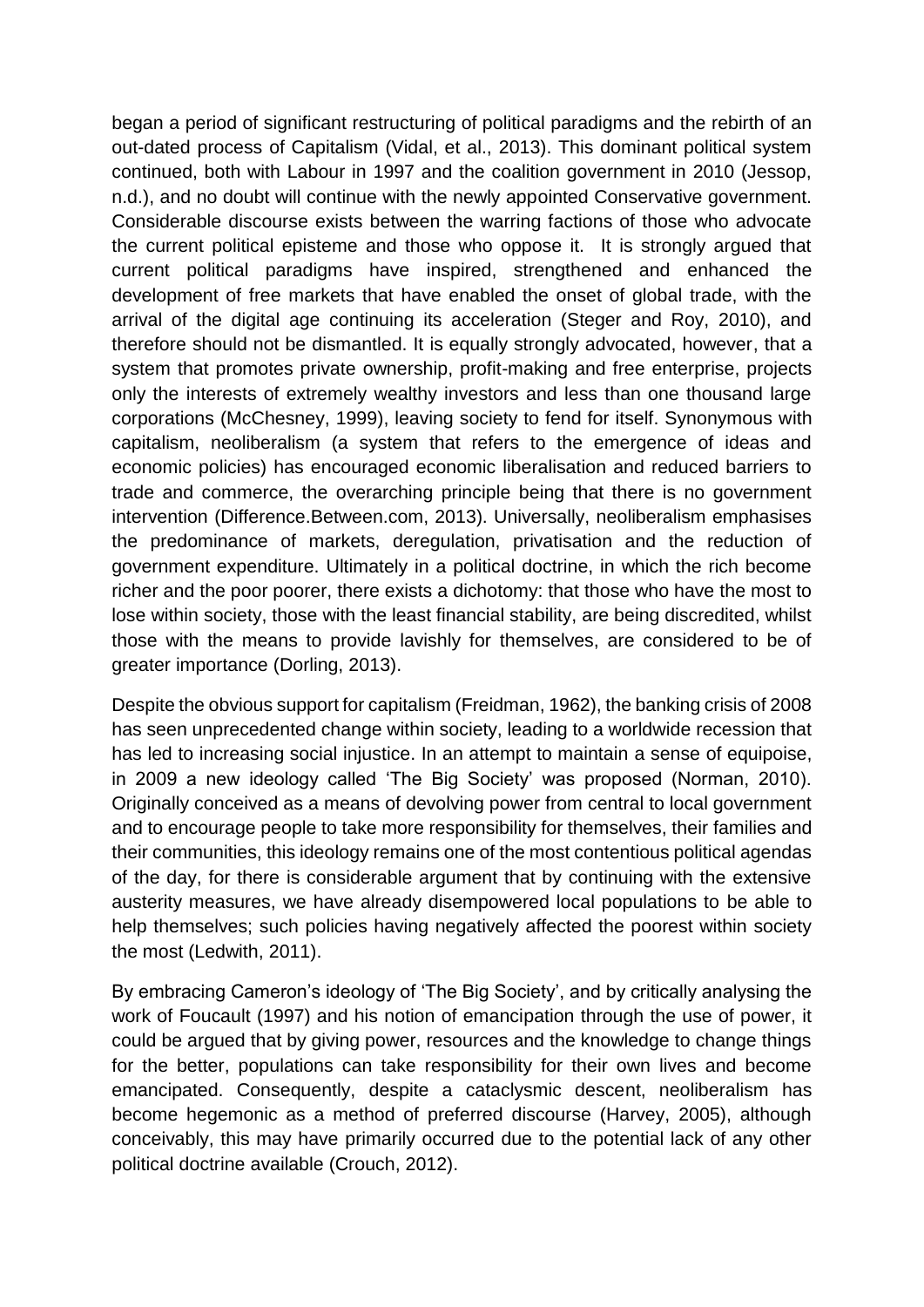Upon reviewing the work of the current influential writer (Dorling, 2013), it is unlikely that this political archetype will change in the near future, despite considerable evidence to support the argument that contemporary political policies are not working (Acheson, 1998, Marmot, 2010) and that essentially, a social equality gap continues to exist.

### **Hegemonic Influences**

Critically analysing the work of Dorling (2013) (in particular understanding the downward shift that occurs in the health of the nation when the gap between the rich and the poor widens), is fundamental to understanding the causes of ill health and the increasing needs of the population. Engels (Eagleton, 2013) describes the phenomenon of false consciousness, in which he argues that people live their lives under the umbrella of exploitation and disempowerment that obscures the true effect of the dominating policies under which they exist. Fay (1987) continues this debate, arguing that false consciousness is the systematic ignorance that society members have about themselves and the society in which they live.

It could be said, therefore, that the continued hegemonic political paradigm that is Capitalism will continue unabated until populations, particularly of lower social classes, begin to 'wake up' from their false consciousness and begin to understand the oppressive political paradigms under which they live. Simply stated, people cannot challenge the political doctrines that keep them in an oppressed state because they fail to see that this phenomenon exists. Taylor (2010) identifies the oppressive doctrines of healthcare provision in which nurses in particular fail to challenge the bureaucratic power struggles and oppressive regimes they work under for fear of losing their jobs. The difficulty with false consciousness, at least within this example, is that nurses fail to recognise their dogma, so it can take considerable critical reflection to even define such issues as being problematic. Hegemonic influence, therefore, is essentially power, that is used by the ruling classes to generate ideas that are accepted by the ruled; essentially an agreement through which social stability can be maintained (Wilkinson, 1999). Fay (1987) goes further by acknowledging the principle of reification, a concept through which the indoctrinating of others occurs in such a way as to make the oppressed believe that they are in their true place, and as such, will remain subordinate to others. Critical analysis of this ideology is to be a key focus of the literature review and the research undertaken.

### **Literature Review**

Fundamentally critically analysing historical development, relevant research, conceptual frameworks and discourse, seminal writers and government drivers will help to form the basis of the literature review.

The thesis will draw on seminal work on the foundations and progressiveness of neoliberalism as a means of understanding the cultural adversity which exists within British society. It will draw on discourse to the historical context of the welfare state,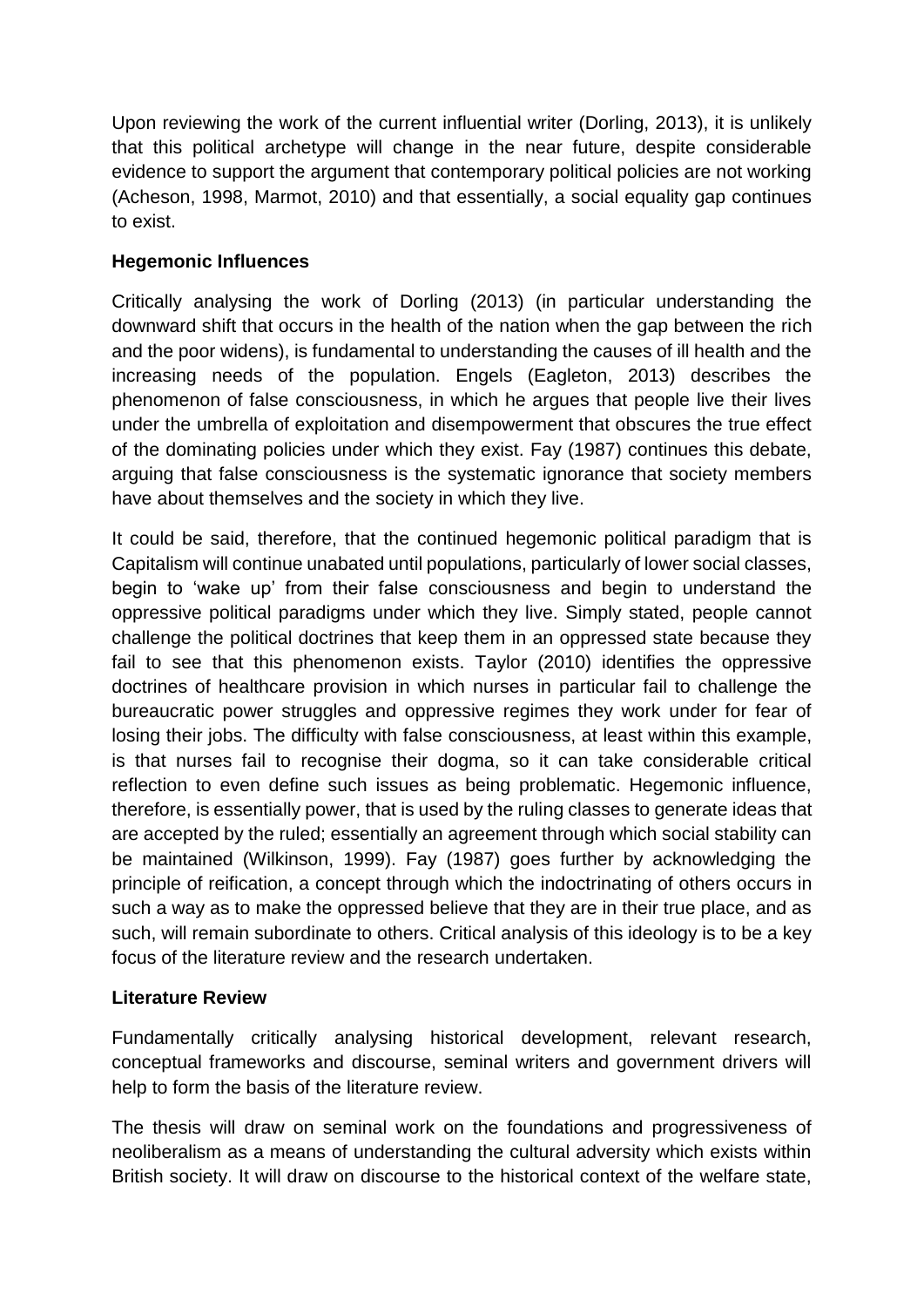the birth of the NHS and the findings of several commissioned reports that lay bare the impact of social injustice within society. Post-modernist approaches to the construction and representation of conceptual frameworks will help define the concepts of power and knowledge (Gaventa, 2003), the impact of hegemony, (Gramsci, 1971) false consciousness (Eagleton, 2013) and critical consciousness (Freire, 2012) on UK society as a whole as well as the impact on local populations.

Emerging from historical discourse to a study of contemporary society, the research will critically analyse the significance of welfare reforms and how they seek to emancipate populations through the advent of participatory democracy (Ledwith, 2011). It will focus on 'The Big Society' and the current government shift towards actively encouraging collaboration within an ideological system of community empowerment, but will argue that with significant cuts in public expenditure, the government has potentially irretrievably damaged its chances of success (Fisher et al., 2011). It is difficult to see why at this stage the government would want to do this, nonetheless this will be explored further throughout the thesis. In a society where it is evident that the government seeks to absolve itself of responsibility for the health of the nation, perhaps now more than ever, society must act to support those who are less affluent by creating a plan of social equity. By critically analysing the importance of a 'collectivist' or 'societal' approach to participatory democracy (Ledwith, 2011), it could be argued that populations should be provided with the means by which they can act to enable a sense of empowerment and well-being through the doctrine of universal collectivism.

### **Healthcare Reform**

It is argued, at least within government quarters, that a significant overhaul of healthcare (NHS, 2014) and welfare policy (Duncan Smith, 2014) is required, one that remains true to the ideologies of Bevan and the welfare reforms and the elimination of Beveridge's 'five giant evils', whilst recognising the increasing demands for services with neither the resources nor the financial commitment to continue in its current vein. One of the fundamental aspects of welfare reform is arguably that the current healthcare models are no longer sufficient to address these and other major challenges that lie ahead (NHS, 2014). Change of the level required necessitates new ways of thinking and learning and new approaches to the delivery of effective health and social care as a whole, for the 'five evil giants' remain.

Several paradigms exist that should be able to positively influence social reform, including the adoption of collectivist responsibilities (Triandis, 2001), reform through which parity is stressed and populations share and co-operate with each other. It can be suggested, therefore, that through political reform, government is beginning to take community development and the ideology of 'The Big Society' (Ledwith, 2011) seriously. Rhetoric suggests that this is a philosophy that will encourage participatory democracy and empower communities, although in reality, the debate exists as to whether this can realistically be achieved, due to the transference of power having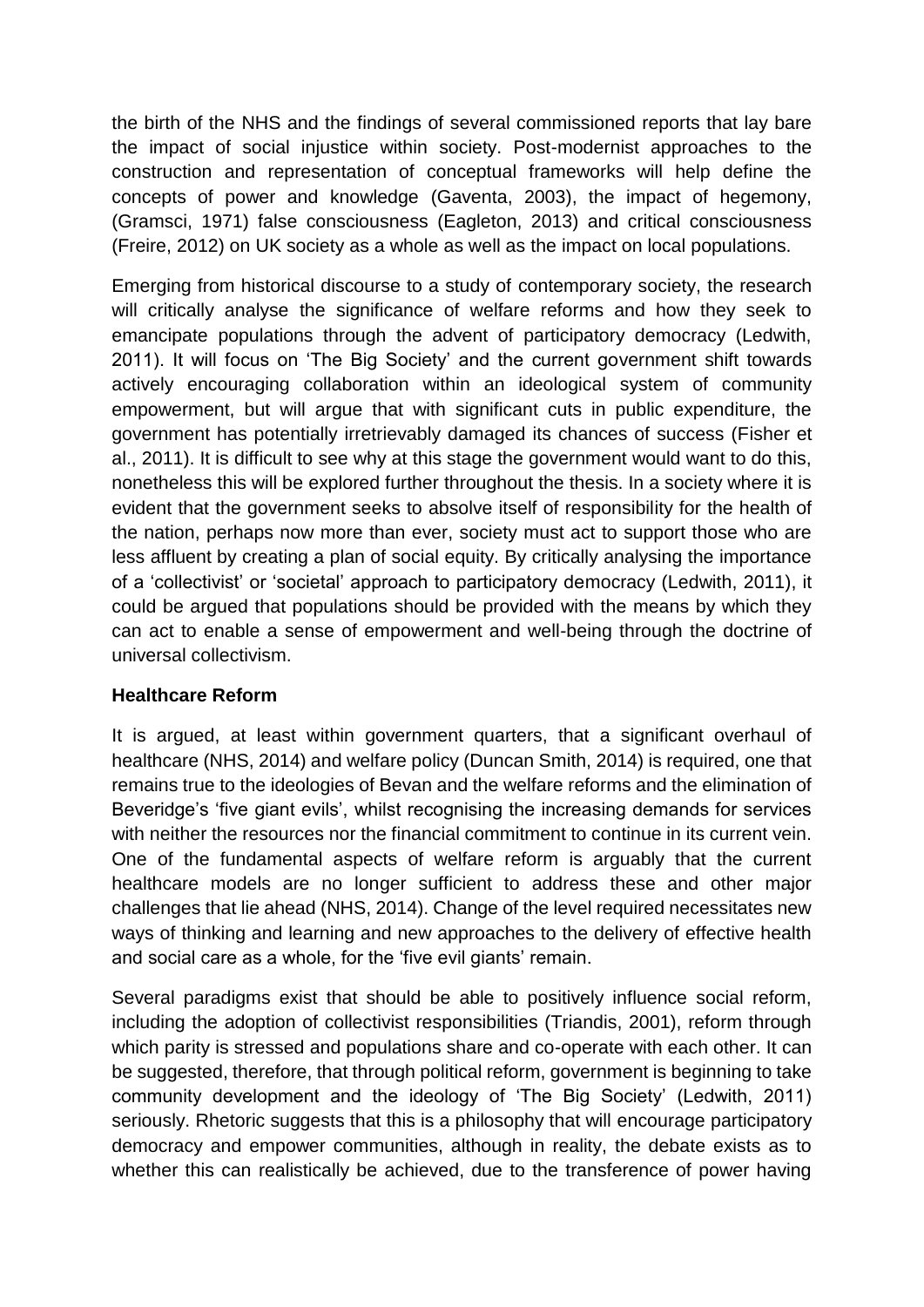being accompanied by unprecedented austerity measures within public sector provision, which fundamentally impact on the poorest within society. The 'small state', in handing over power to 'The Big Society', effectively labels communities as both the problems and the solutions (Craig, 2011).

Within healthcare, the Five Year Forward View (NHS, 2014) continues in the vein of previous governments to slowly withdraw itself from the NHS (as has occurred previously with other nationalised services), and through Commissioning transform the way in which healthcare is delivered, allowing international agglomerates and conglomerates to become part of the frenzy in gaining contracts to provide healthcare services. From being both a healthcare professional and a member of the audience at a recent keynote lecture, it was evident that the majority of nurses in the room were not fully aware of the potential consequences that such reform would have. It slowly began to be realised that government-led change was occurring surreptitiously and begged the question of who, other than those who created the Five Year Forward View, had truly been involved in the consultation process. If the very working population who would be involved at grass roots were not fully aware, then what chance did people have who do not have the opportunity to be involved in the consultation processes? And even if they did, would they be fully made aware of the consequences of government actions? Consequently, critically analysing the research undertaken posed the question:

'In contemporary society how do political paradigms influence health and social care reform?'

This is a question which is continually being developed, and aims to review the influence that government policy has on local populations and their ability to develop a community capacity that works for all the people and not simply for those already empowered. Although evident in the ways in which communities can and do implement change for the better, change that is implemented using a participatory democratic approach (Ledwith, 2011) is seen as being significantly influential in areas of a high socio-economic background. The challenge is a question of how will communities from a lower socioeconomic background fare, those who have been left to live on benefits, send their children to poorly achieving schools and literally to fend for themselves?

### **Critical Consciousness**

There exists within society a concept of critical consciousness. Originally an idea coined by Freire (2012), critical consciousness requires individuals to develop an extensive understanding of the world while taking into consideration the social and political perceptions and contradictions that exist, and in so doing, take action against the oppressive elements that influence one's own life that become evident through such insight (Mustakova-Possardt, 2003). Critical consciousness is not possible without an understanding of hegemonic influences (Ledwith, 2011). As a result, taking the time to critically analyse and understand the views of research participants will be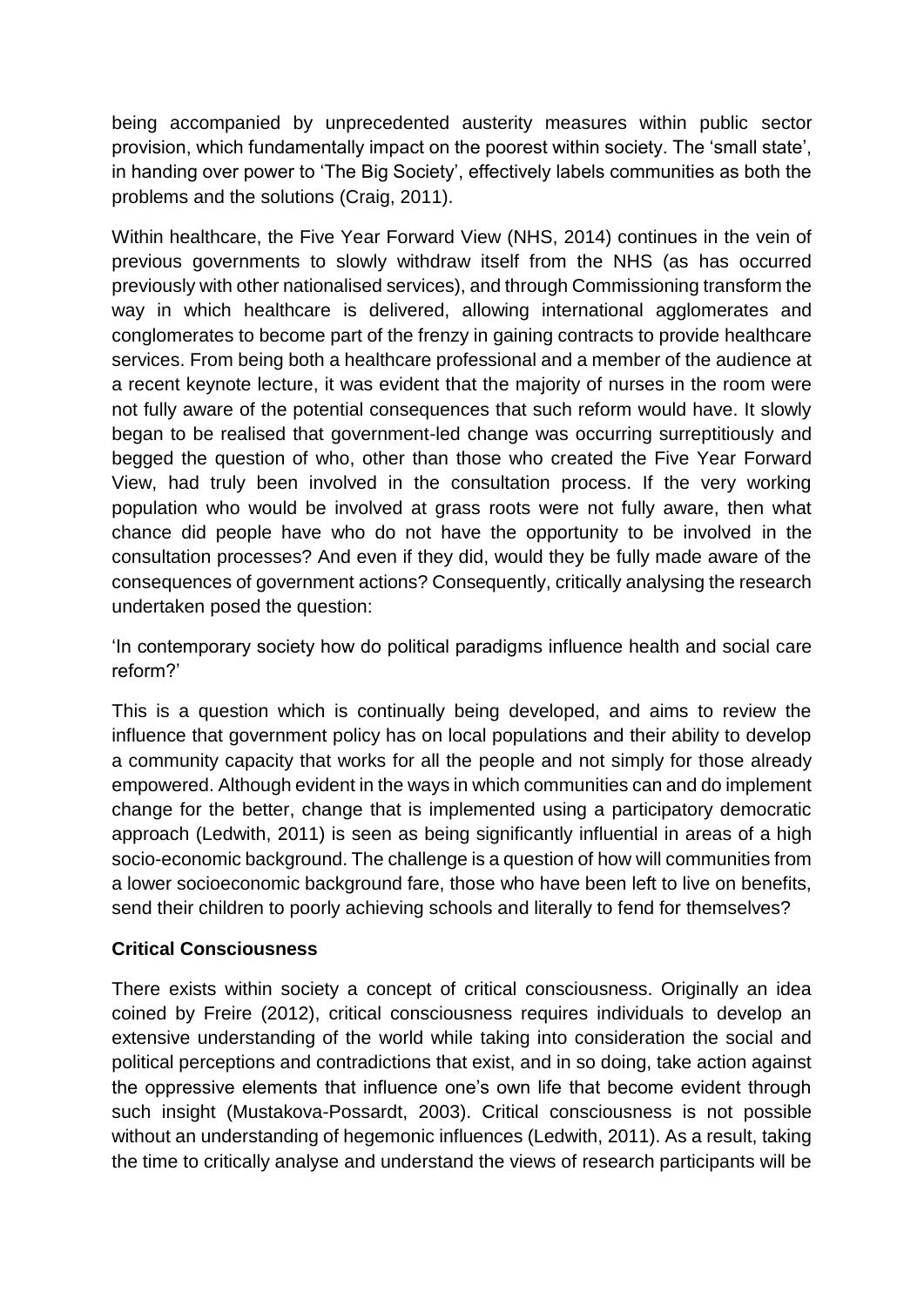crucial in ensuring that the data gained embodies the lived experience of those who participate, as well as understanding how current political paradigms influence their very existence. By utilising a conceptual framework that critically analyses the seminal work of Foucault (Gaventa, 2003) and Freire (2012) in particular, it is envisaged that the researcher will begin to critically analyse the impact that such conceptual frameworks can have in creating an understanding of the political oppressive doctrines that exist.

# **Critically analysing the importance of emancipation through the lens of Foucault and Freire**

In much of his early work, Foucault discusses the different types of power that exist within society, proposing that power is ubiquitous and that it shapes our everyday behaviours. In this way, he extols the principle of the Panopticon, a nineteenth century concept of Jeremy Bentham, as a metaphor through which all behaviours can be supervised and all events recorded, and which results in an acceptance of systems in which we are carefully fabricated, leading to a concept of oppression from which we cannot escape (Foucault, 1977). In his later work, however, Foucault recognised that power is not merely a negative, coercive or repressive entity that forces us to do things against our will, but can also be a necessary, productive and positive force in society (Gaventa, 2003). Continuing with the theme of his main work, which focused on the concept of power/knowledge, rather than being oppressive and crushing, Foucault proposes that society should re-examine power, not as the traditional theory of being something that is wielded by others, but rather that it should be recognised as being a source of freedom through which cultures, institutions and individuals can be productive (Feder, 2011). Society must therefore seek to forget the state in the struggle against power, and instead focus on local struggles (Mason, 2015), for this is where the greater emancipation will take place. It must critically analyse the present, identify oppressive customs and behaviours and determine how these norms can be turned on their heads to help shape emancipatory reform, rather than simply being told what to do by others, for this in itself could be considered negative power dominance (Taylor, 2011). This is supported by Freire (2012) in which he argues that wherever a system of dominance exists, a culture of silence prevails through which there becomes instilled a negative, silenced and oppressed people. In order to break free from this dominance, society as a whole must seek to develop a stance of critical consciousness, and by doing so, will free itself from the doctrines of its oppressors (Freire, 2012).

# **Research Methodology**

The research methodology will consist of a two-fold mixed methodology approach using both qualitative and quantitative methods to help shape the research. Qualitative research is primarily based upon several methods: on the ability to critically analyse and synthesise copious amounts of field notes, observations (Jones and Somekh 2011), in-depth interviews (Gill and Goodson, 2011), focus groups (Barbour and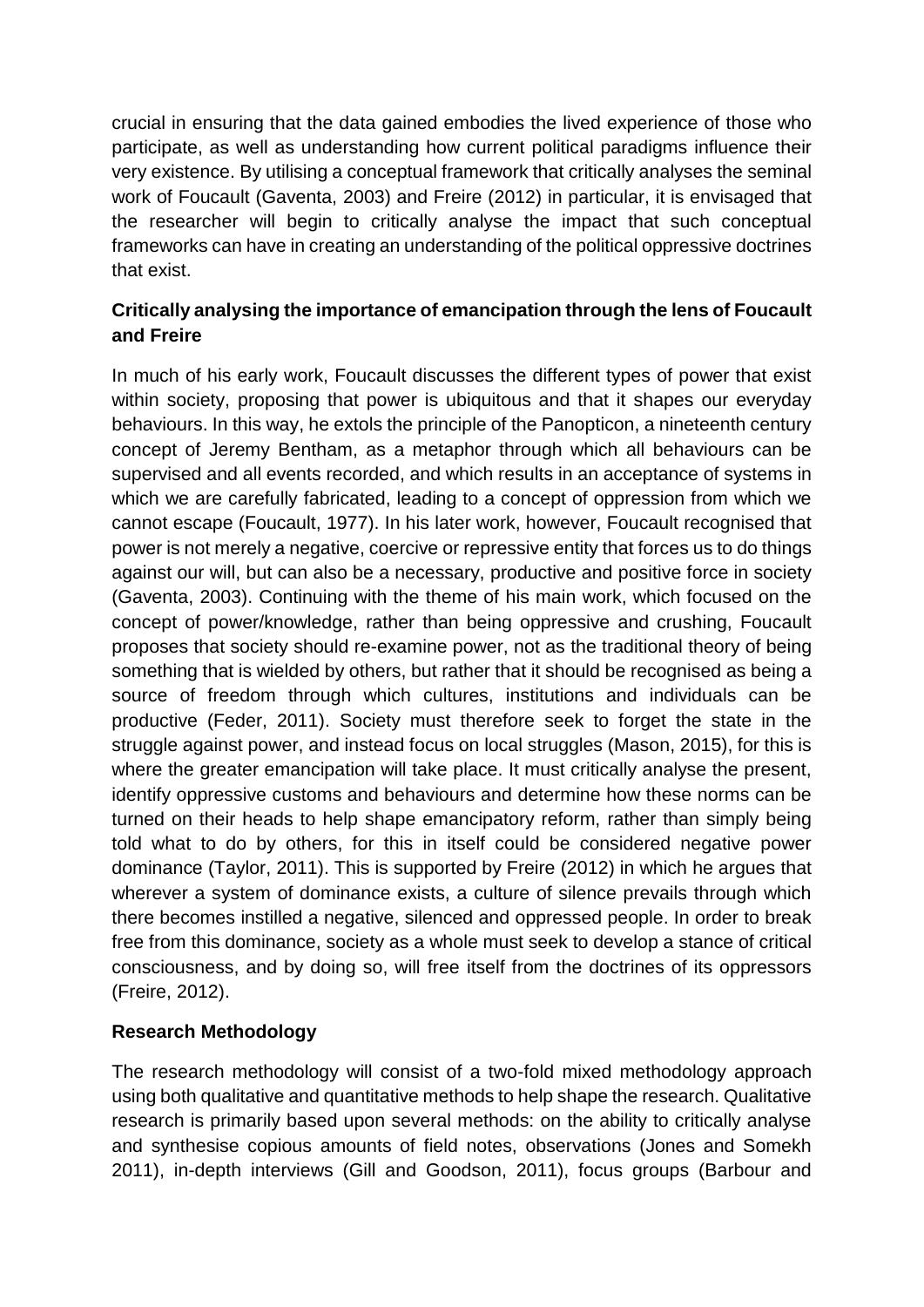Schostak, 2011) and use of questionnaires (Lewin, 2011); as well as encouraging those being interviewed to tell their story in a semi-structured way, thereby creating a more rounded approach to the research. The research is likely to utilise data gained from a mix of one-to-one interviews and focus groups (Barbour and Schostak, 2011). A quantitative methodological approach will also be used to collect numerical data relating to population figures and census data, and will be obtained from a number of sources such as the local council, healthcare services, police, local councillors, local focus groups and community service provision.

By juxtaposing the different political views that exist within contemporary society (including localism, feminism, collectivist responsibilities and socialism with neoliberalistic individualism), it could be argued that populations have the potential to become actively involved in creating their own value within society, to influence community capacity and create a sustainable future. By undertaking a comparative study of two very different socio-economic populations in a local borough - Borough A being a low socio-economic background and Borough B a high socio-economic background - the research has the potential to identify the definitive differences that exist. By understanding these differences, it can be suggested that there is the potential to improve the lives of populations. What works in one area could potentially, with the correct resources, work in another.

Borough A in particular is beginning to see a certain level of improvement: new modern social housing is being built; a large supermarket chain has just moved into the area and there are private housing estates. Such radical change that is unknown within recent years has the potential to positively influence the local community. This commitment to both public and private enterprise has the capacity to make a difference and could be a positive indication that there is an opening in which to begin empowering populations. By critically analysing a community such as Borough A, there is a possibility that we can begin to create an understanding of the potentially emancipatory ideology of 'the Big Society' (Norman, 2010), policies designed to encourage the 'taking back of one's freedom' and through new knowledge, seek to influence the creation of local services that impact positively on society as a whole and not simply the empowered few. Indeed, this is what Foucault (McGushwin, 2007) advocated through a process known as askesis, where he sought to encourage people to take care of themselves and through this process, gain knowledge that could be empowering.

Understanding how these two very different populations fair under the free market capitalist agenda in terms of wealth, receipt of community services, housing, education, employment, health and mortality and how they will fair under David Cameron's 'Big Society' agenda is crucial in understanding the potential impact of 21st century political reform.

#### **Ethical Issues**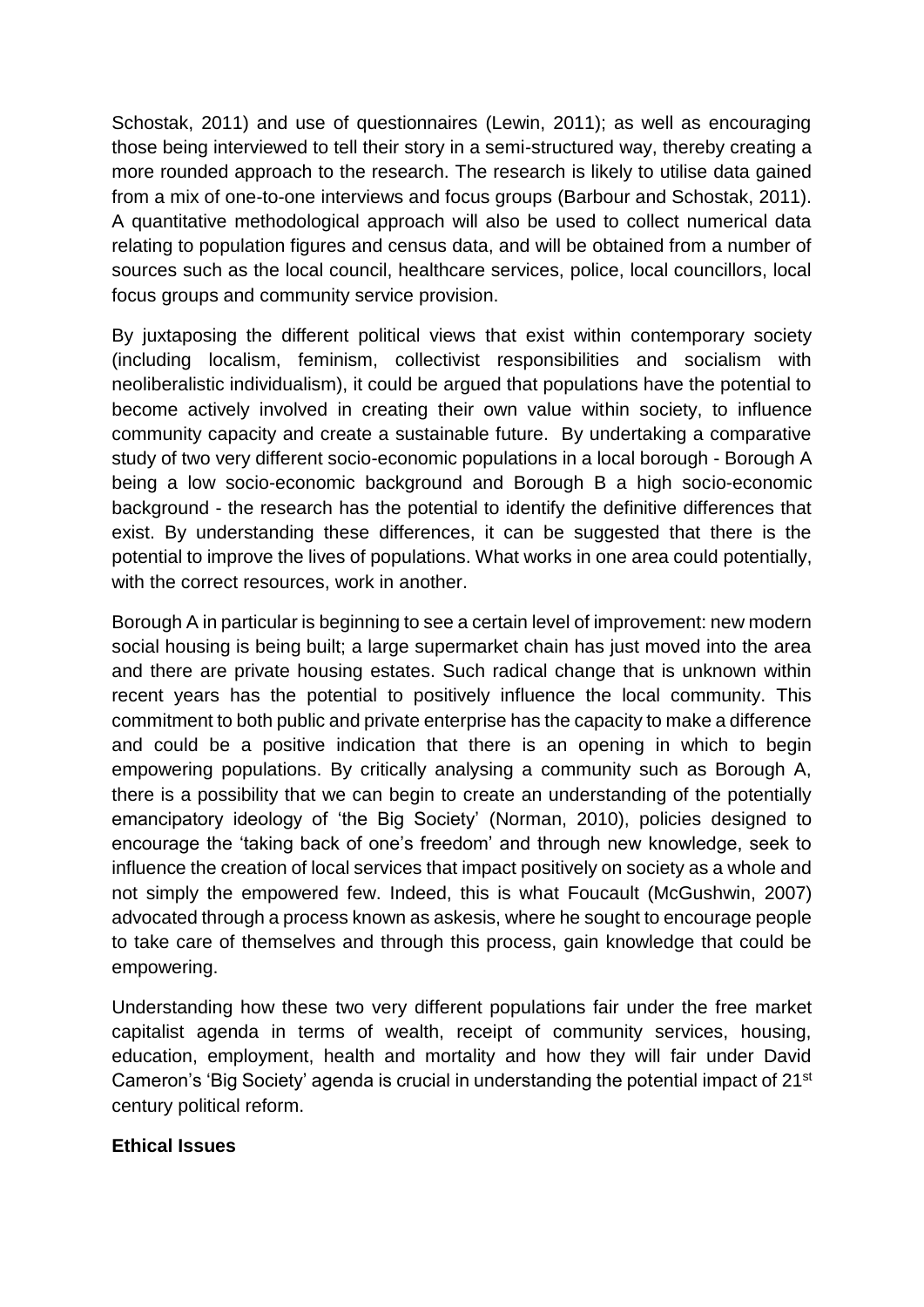The British Educational Research Association's Ethical Guidelines for Educational Research (BERA, 2011) as well as those produced by Durham University (2012) will be used to protect the rights of participants, as well as to guide personal actions of the researcher in the field (Piper and Simons, 2011). In order to remain conscious of dynamics within focus groups, individual interviews, the use of questions that could lead to individual distress, the inability to predict adverse consequences of behaviour and the potential effects of peer pressure, a 'rolling informed consent' will be utilised (Piper and Simons, 2011).

All research projects are expected to be approved by the university's research ethics committee (Snowden, 2014). It is also important to determine any further ethical approval requirements prior to commencing the research. Once gained, participants will be fully informed of the researchers' ability to undertake the research project, their personal and professional roles within society, their personal commitment to maintaining moral and ethical behaviour, including those identified in the NMC (2015) Code, the importance of participation to help actively inform change, the importance of informed written consent and, crucially, what participants need to do if they no longer wish to participate. Any information that could potentially identify participants will be kept confidential, in accordance with professional responsibilities and specific legal restrictions, with the limits of such confidentiality being made evident. Information will be shared both verbally and by the use of follow-up information leaflets. Written informed consent will also be sought as a means of ensuring the data gained can be utilised in order to make public the findings of the research undertaken, including the development of publications, journal articles, book chapters, abstracts and delivery of conference presentations and workshops.

# **A Pilot Study**

Pilot studies can be regarded as preparation for successive full-scale research projects, which enable researchers to identify issues that relate to project management, budget control, participant recruitment, sampling techniques, the methodology used and data analysis (Conn, et al., 2010). Supported by Shuttleworth (2010), pilot studies encourage preliminary analysis of findings and can be seen as an essential precursor to many successful research projects.

They can also determine whether or not the full-scale research study is actually feasible, as occasionally pilot outcomes will show the research to be potentially ineffective (Conn, et al., 2010). The difficulty lies in determining the pilot sample (Hertzog, 2008) - a sample size of more than 40% of the expected participation number for the full research is unlikely to be of value in terms of costs and time, although this is unlikely to be a problem in this project, as the pilot study will be undertaken within two smaller different boroughs.

### **Conclusion**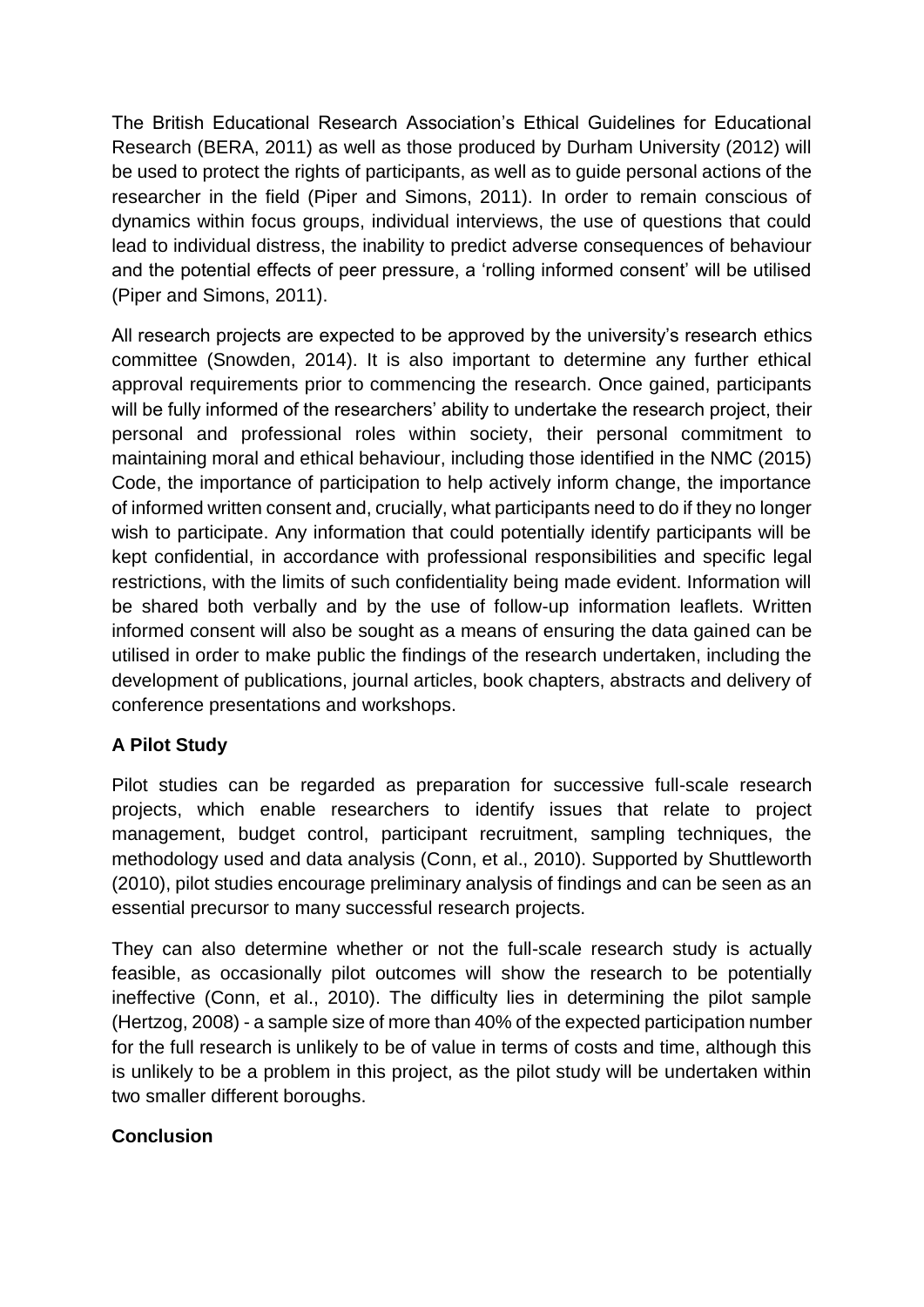The research will seek to critically analyse the failings of the political ideologies that maintain the status quo and that aspire to support only the already influential within society, whilst continuing to restrict the already oppressed. Neoliberal policies are seen as a positively influential episteme through which the rich become richer, whilst the trickle-down effect is considered to positively influence the health and wellbeing of populations, and as such, acts for the greater good of society (an ideology challenged by Hickel in 2012). Much of the literature explored will analyse what can and should be done to improve the health and wellbeing of those from a low socio-economic background, and will define what can be achieved if populations are empowered to act and to work together, whilst being provided with the resources that have the greatest potential to make a difference.

#### **References**

- Acheson Donald. *Independent Inquiry into Inequalities in Health*. London: The Stationery Office, 1998. Print.
- Appleby, John, et al. *Variations in health care: the good, the bad and the inexplicable.* London: King's Fund and Department of Health, 2011. Print.
- Barbour, Rosaline S. and John Schostak. (2011) 'Interviewing and Focus Groups.' *Theory and Methods in Social Research*. Eds. Bridget Somekh and Cathy Lewin. 2nd ed. London: Sage, 2011. 61-68. Print.
- Bevan, Aneurin. *In Place of Fear*. London: Simon and Schuster Publishing, 1952. Print.
- Beveridge, William Henry. 'Report on Social Insurance and Allied Services.' *Bulletin of the World Health Organization* 78.6 (2000). Print.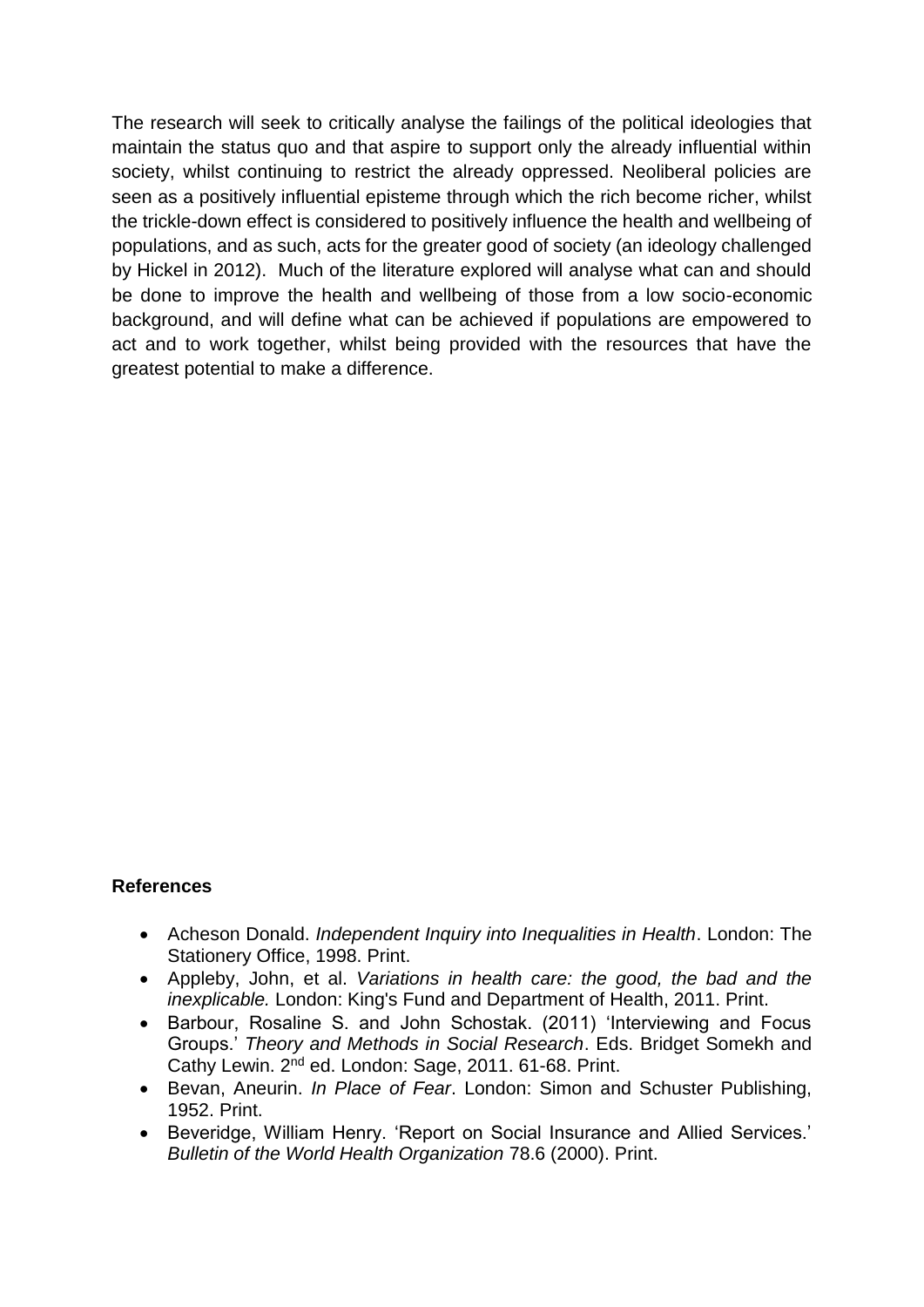- Biesta, G. 'Toward a New "Logic" of Emancipation Foucault and Rancière.' Philosophy of Education Society, 2008. 169-177. Print.
- British Educational Research Association. *Ethical Guidelines for Educational Research.* London: BERA, 2011. Print.
- Brown, D. (2001) '1945-51: Labour and the Creation of the Welfare State.' *The Guardian* 14 March 2001: n.pag. Web. 27 April 2015.
- Buck, David and Joni Jabbal. *Tackling poverty: Making more of the NHS in England*. London: Kings Fund, 2014. Print.
- Conn, Vicki .S. et al. 'Publishing Pilot Intervention Work.' *Western Journal of Nursing Research* 32.8 (2010): 994-1010. Print.
- Craig, Gary. 'Community capacity-building: something old, something new…?' *The Community Development Reader: History, Themes and Issues.* Eds Gary Craig et al. Bristol: The Policy Press, 2011. 273-282. Print.
- Crouch, C. 'There is an alternative to neoliberalism that still understands the markets.' *The Guardian* 27 June 2012: n.pag. Web. 7 May 2015.
- Difference Between.com. 'Difference Between Neoliberalism and Capitalism.' 2013: n.pag. Web. 3 May 2015.
- Duncan-Smith, Iain. 'Welfare reform must continue.' *BBC News* 11 August 2014: n.pag. Web. 8 May 2015.
- Durham University. 'Community-based participatory research. A guide to ethical principles and practice.' Durham University: Centre for Social Justice and Community Action, 2012. Print.
- Dorling, Danny. 'Think Piece In Place of Fear: Narrowing Health Inequalities.' London: Centre for Labour and Social Studies, 2013. Print.
- Eagleton, Terry. *Ideology*. Oxon: Routledge (2013). Print.
- Fay, Brian. *Critical Social Science. Liberation and its Limits*. Cambridge: Polity Press, 1987. Print.
- Feder, Ellen K. 'Power/Knowledge*.*' *Michel Foucault: Key Concepts*. Ed. Diana Taylor. Durham: Acumen Publishing Limited, 2011. 55-68. Print.
- Fisher, G. Hall, T. Roberts, J. Halton, M. Johnston, N. Houston, M. Jones, V. (2011). *Poverty and the Big Society: Views from the community sector.* [Online]. Available from: <http://npi.org.uk>. [Accessed 10<sup>th</sup> May 2015].
- Foucault, M. (1977) *Discipline and Punish: The Birth of the Prison.* New York: Knopf Doubleday Publishing Group.
- Francis, R. (2013) *Report of the Mid Staffordshire NHS Foundation Trust Public Inquiry*. London: The Stationery Office.
- Freidman, M. (1962) *Capitalism and Freedom*. Chicago: University of Chicago Press.
- Freire, P. (2012) *Pedagogy of the Oppressed*. New York: Continuum International Publishing Group.
- Gaventa, J. (2003) *Power after Luke's: a review of the literature.* Brighton: Institute of Development Studies.
- Gill, S. and Goodson, I. (2011) Life History and narrative methods. Theory and Methods in Social Research. In: Somekh, B. and Lewin, C. eds *Theory and*  Methods in Social Research. 2<sup>nd</sup> ed. London: Sage, pp. 157-165.
- Gramsci, A. (1971) *Selections from the Prison Notebooks of Antonio Gramsci*. New York: International Publishers.
- Harvey, D. (2005) *A Brief History of Neoliberalism.* London: Oxford University Press.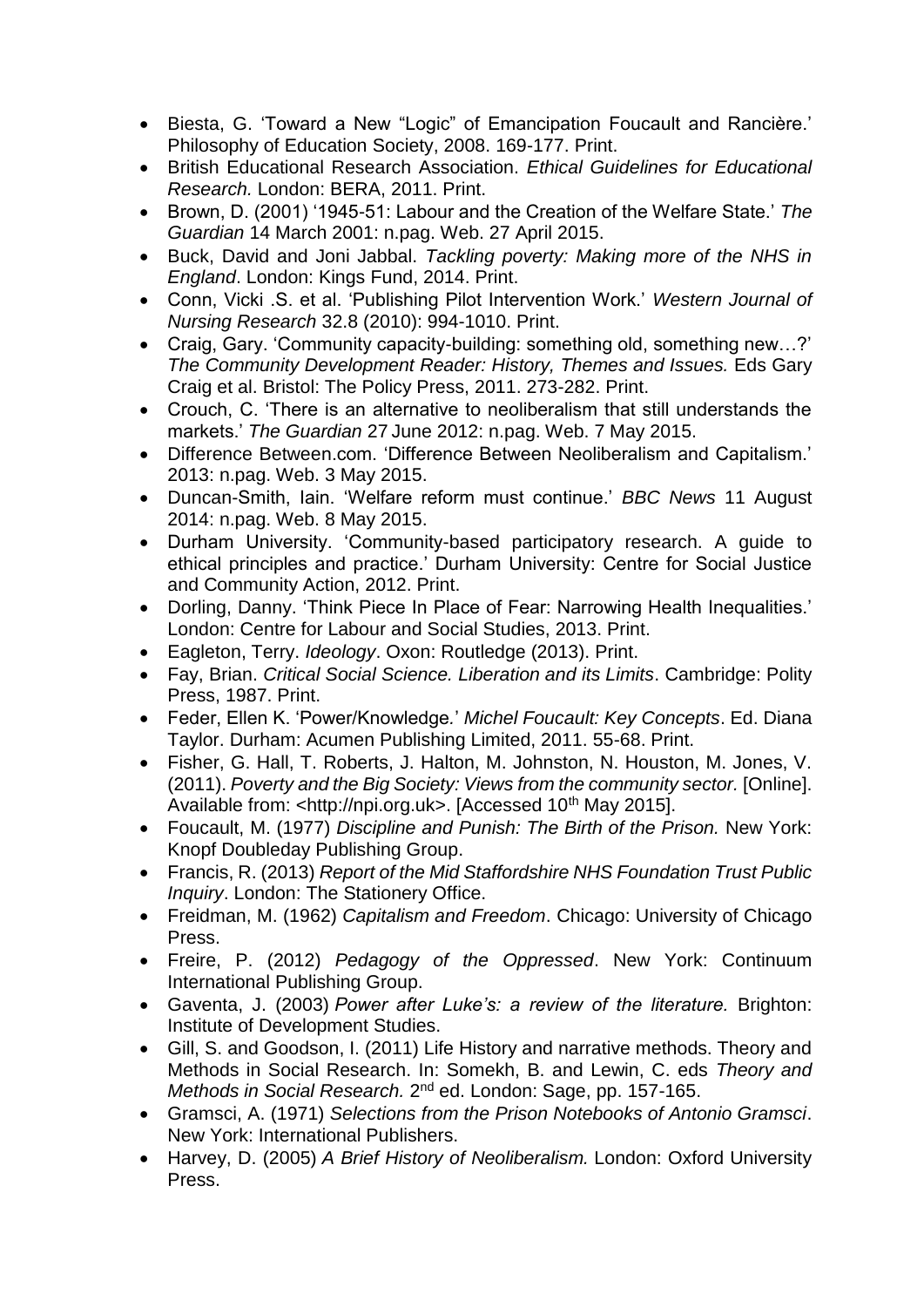- Ham, C. Dixon, A. and Brooke, B. (2012) *Transforming the Delivery of Health and Social Care. The Case for Fundamental Change.* London: Kings Fund.
- Ham, C. (2014) *Future Organisational Models for the NHS*. London: Kings Fund.
- Her Majesty's Government (2010) *State of the nation report: poverty, worklessness and welfare dependency in the UK*. HMG: The Stationary Office.
- Hertzog, M.A. (2008) Considerations in Determining Sample Size for Pilot Studies*. Research in Nursing and Health*, 31, pp. 180-191.
- Hickel, J. (2012) *A Short History Of Neoliberalism (And How We Can Fix It).* [Online]. Available from: <http://www.newleftproject.org/index.php/site>. Accessed 10<sup>th</sup> May 2015].
- Jessop, B. (n.d.) '*From Thatcherism to New Labour: Neo-Liberalism, Workfarism, and Labour Market Regulation*. [Online]. Available from: <http://www.comp.lancs.ac.uk/sociolog>. [Accessed 5th May 2015].
- Jones, L. and Somekh, B. (2011) Observation*.* In: Somekh, B. and Lewin, C. Eds *Theory and Methods in Social Research***.** 2<sup>nd</sup> ed. London: Sage, pp.131-138.
- Jootun, D. McGee, G. and Marland, G. (2009) Reflexivity: promoting rigour in qualitative research, *Nursing Standard* 23 (23) pp.42-46.
- Lambert, C. Jomeen. J. and McSherry, W. (2010) Reflexivity: a review of the literature in the context of midwifery research. *British Journal of Midwifery* 18 (50) pp. 321-326.
- Ledwith, M. (2011) *Community Development A Critical Approach* 2<sup>nd</sup> ed. Bristol: Policy Press.
- Lewin, C. (2011) Understanding and Describing Quantitative Data. In: Somekh, B. and Lewin, C. Eds *Theory and Methods in Social Research.* 2<sup>nd</sup> ed. London: Sage, pp. 220-230.
- MacInnes, T. Aldridge., H. Bushe, S. Tinson, A. and Born, T.B. (2014). *Monitoring Poverty and Social Exclusion.* York: Joseph Rowntree Foundation.
- Marmot, M. (2010) *Fair Society, Healthy Lives. The Marmot Review Executive Summary. Strategic Review of Health Inequalities in England post-2010*. Marmot Review: London.
- Mason, M.K. (2015) *Foucault and His Panopticon.* [Online] <http//www.moyak.com/papers/michel-foucault-power.html> [Accessed 3rd May 2015].
- McChesney, R.W. (1999) *Noam Chomsky and the Struggle Against Neoliberalism*. Monthly Review. [Online]. Available from: <http://www.chomsky.info/onchomsky/19990401.htm> [Accessed 3rd May 2015].
- McGushwin, E.F. (2007) *Foucault's Askesis An Introduction to the Philosophical Life.* St. Evanston, North Western University Press.
- Mustakova-Possardt, M. (2003) *"Is there a roadmap to critical consciousness?" Critical Consciousness: A Study of Morality in Global, Historical Context.* One Country: Bahá'I International Community.
- National Health Service (2014) *Five Year Forward View*. London: NHS.
- National Health Service (2013) *Guide to the Healthcare System in England Including the Statement of NHS Accountability*. London: NHS.
- National Health Service (2013a) *The NHS Belongs to the People A Call for Action*. London: NHS England.